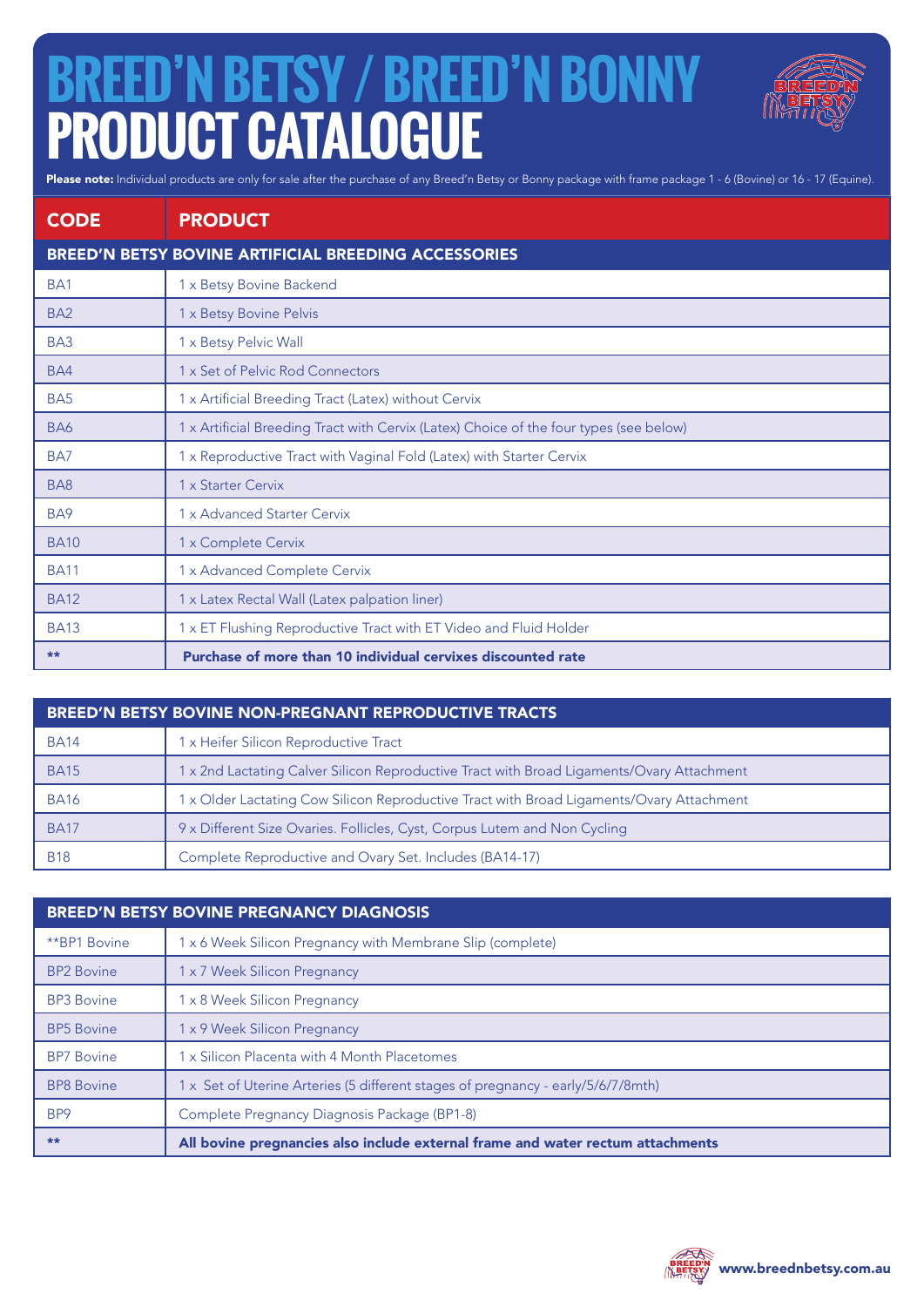## **BREED'N BETSY / BREED'N BONNY PRODUCT CATALOGUE**



Please note: Individual products are only for sale after the purchase of any Breed'n Betsy or Bonny package with frame package 1 - 6 (Bovine) or 16 - 17 (Equine).

| <b>CODE</b>     | <b>PRODUCT</b>                                               |
|-----------------|--------------------------------------------------------------|
|                 | <b>BREED'N BONNY EQUINE ACCESSORIES</b>                      |
| BO <sub>1</sub> | <b>Bonny Equine Backend</b>                                  |
| BO <sub>2</sub> | <b>Bonny Equine Pelvis</b>                                   |
| BO <sub>3</sub> | Equine Pelvic Wall                                           |
| **              | <b>Non Pregnant Reproductive tract</b>                       |
|                 | 16 Day Pregnancy with Vesicles                               |
|                 | 28 Day Pregnancy                                             |
|                 | 35 Day Pregnancy                                             |
|                 | 42 Day Pregnancy                                             |
|                 | 49 Day Pregnancy                                             |
|                 | 56 Day Pregnancy                                             |
|                 | 10 x Ovaries with Follicles                                  |
|                 | 10 x Equine Cervix's                                         |
|                 | 1 x Equine Cervix in Latex Attachment                        |
| **              | All equine pregnancies also include water rectum attachments |

| <b>EXTRA ACCESSORIES FOR BESTY AND BONNY</b> |                                                                |  |
|----------------------------------------------|----------------------------------------------------------------|--|
| EA1                                          | 1 x Latex Drying Powder                                        |  |
| EA <sub>2</sub>                              | 1 x Latex Repair Glue Kit                                      |  |
| EA3                                          | 12 x Spring Pins (portable unit)                               |  |
| EA4                                          | 5 x 8mm Hand Wheels (portable unit)                            |  |
| EA <sub>5</sub>                              | 1 x Flushing Fluid Holder                                      |  |
| EA6                                          | 2 x Hand Wheel Screw                                           |  |
| EA7                                          | 1 x Pelvic Wall Clips and Screws                               |  |
| EA8                                          | 1 x Latex Organ Attachment for External Frame                  |  |
| <b>EA10</b>                                  | 6 x 25mm Frame Stoppers                                        |  |
| <b>EA11</b>                                  | 8 x 19mm Leg Stoppers                                          |  |
| <b>EA13</b>                                  | Fixed Wheel (for Portable Unit Carry Bag or Water Rectum Box)  |  |
| <b>EA14</b>                                  | Swivel Wheel (for Portable Unit Carry Bag or Water Rectum Box) |  |
| <b>EA15</b>                                  | 10 x Fixed Frame Leg Pins                                      |  |
| EA16                                         | 6 x Clevis and R clips for Leg Stabilizers                     |  |
| <b>EA17</b>                                  | <b>Accessories Carry Bag</b>                                   |  |
| <b>EA18</b>                                  | Portable Frame Carry Bag                                       |  |